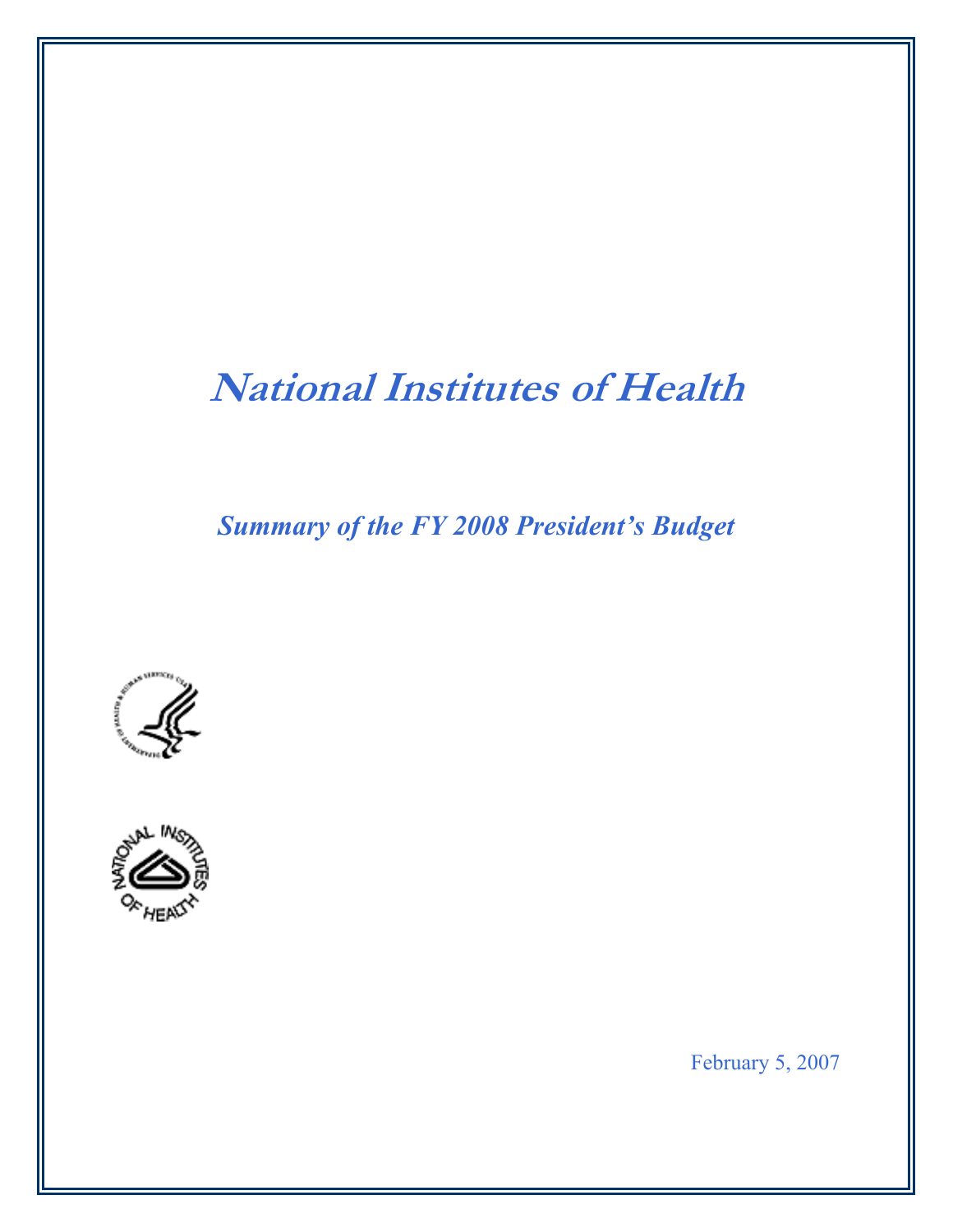## **NIH Budget at a Glance**

## **National Institutes of Health**

|                                 | <b>FY 2006</b><br>Actual | <b>FY 2007</b><br><b>President's</b><br><b>Budget</b> | <b>FY 2007</b><br><b>Estimate</b> | <b>FY 2008</b><br><b>Estimate</b> | <b>Change from</b><br><b>FY 2007</b><br><b>Estimate</b> |
|---------------------------------|--------------------------|-------------------------------------------------------|-----------------------------------|-----------------------------------|---------------------------------------------------------|
| <b>Labor/HHS Discretionary</b>  |                          |                                                       |                                   |                                   |                                                         |
| <b>Budget Authority (B.A.)</b>  | \$28,287                 | \$28,190                                              | \$28,389                          | \$28,621                          | \$233                                                   |
| Interior B.A.                   | \$79                     | \$78                                                  | \$79                              | \$78                              | $-51$                                                   |
| <b>Total Discretionary B.A.</b> | \$28,366                 | \$28,268                                              | \$28,468                          | \$28,700                          | \$232                                                   |
| Type I Diabetes Initiative      | \$150                    | \$150                                                 | \$150                             | \$150                             | \$0                                                     |
| Total B. A.                     | \$28,516                 | \$28,418                                              | \$28,618                          | \$28,850                          | \$232                                                   |
| NIH Program Level               | \$28,524                 | \$28,427                                              | \$28,626                          | \$28,858                          | \$232                                                   |
| <b>Number of Competing RPGs</b> | 9.129                    | 9,144                                                 | 9,622                             | 10,188                            | 566                                                     |
| <b>Total Number of RPGs</b>     | 38,313                   | 37,566                                                | 38,089                            | 38,063                            | $-26$                                                   |
| <b>FTEs</b>                     | 16,880                   | 17,456                                                | 17,216                            | 17,459                            | $+243$                                                  |

( dollars in millions)

The Fiscal Year (FY) 2008 President's Budget for NIH is \$28,858 million at the total program level and total budget authority in the FY 2008 Request is \$28,850 million; both levels are +\$232 million over the FY 2007 Estimate. Included in these levels are \$78 million for the Superfund Research Program. The NIH program and total budget authority levels include \$150 million for the Type I Diabetes Initiative.

The NIH Reform Act of 2006 will improve NIH program coordination and operations as well as provide the structure and flexibility demanded by the new era of medical research**.** NIH is working on the implementation of this new authorization during calendar 2007.

NIH continues to provide an extraordinarily positive long-term return on investment for America. Thirty years ago it was common to suddenly die of a heart attack or stroke between the ages of 50 and 60. Were it not for the NIH-supported research and its further development by industry on the causes and treatment of heart disease, heart attacks would account for 1.3 million deaths per year instead of the actual 515,000 deaths experienced annually. Reducing the toll of heart disease and stroke is just one example of numerous NIH success stories – stories that are the result of decades of basic research and clinical trials which improved the prevention, diagnosis and treatment of many diseases. Another example is the absolute number of cancer deaths has decreased in our country for the second year in a row, a remarkable development given the larger and older population of our country. Survivorship for cancer is at an all time high.

The global AIDS pandemic would be much worse if it were not for NIH research, which led to the development of highly active antiretroviral drugs. It saved over 3 million years of life in the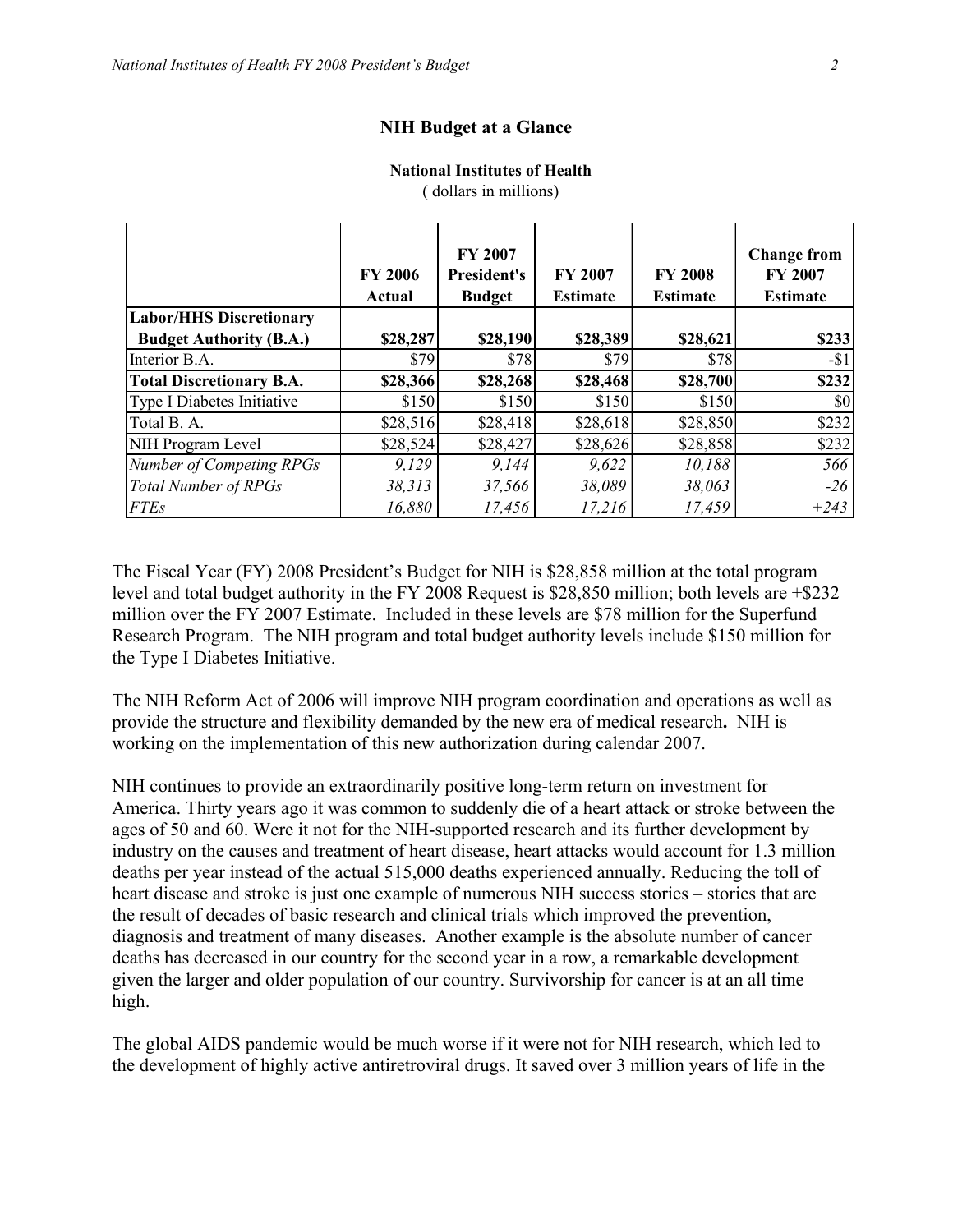United States alone and reduced the number of mother to child HIV transmissions by more than 10-fold over the past ten years.

In 2006, research supported by NIH and subsequent development in Industry led to FDA approval of the first vaccine against human papilloma virus--the underlying cause of many cervical cancers. It has the potential to prevent 70 percent of the 10,000 cervical cancers that strike American women and hundreds of thousands of women worldwide each year.

Aging of the population, due in part to our success in reducing early deaths from once acute and lethal diseases, has led to a new set of challenges driven by chronic diseases. Today, over 75 percent of health care expenditures are related to chronic and complex diseases.

Thanks to the broad and recent advances in genomics, proteomics, computational biology and many other fields of science, it is now possible to envision a future and transformative era of medicine and health that will be increasingly predictive, personalized and preemptive. This era will also require more active participation by individuals and communities in their own care. Our increasing ability to explore and understand the fundamental causes of disease at the earliest molecular stages will allow us to *predict* when a disease will develop. Through growing knowledge of individual genetic differences and response to environment we are increasingly able to implement individually targeted or *personalized* treatment. Ultimately, this approach will allow us to *preempt* disease before it occurs. Finally, *participation* of individuals, communities and healthcare institutions in this revolutionary new medicine is a critical component of the 21<sup>st</sup> century paradigm.

The pace of discovery in biomedical sciences has never been as rapid or as promising as in the recent past. Research institutions throughout the country have responded to the call for more research and have invested their own resources in facilities and new research faculty to address the growing scope and costs of health challenges. This has made NIH funding more competitive than ever. NIH continues to think creatively and strategically to sustain the successful research programs of our talented grantees and intramural scientists and to capitalize on the expanded opportunities and intellectual resources that the American public has already invested in the NIH. We face many tough choices and we continue to make the difficult calls necessary to sustain to the greatest extent possible the vitality of our science in an increasingly competitive global environment.

Our immediate focus is to buttress core areas of vulnerability by maintaining an adequate pipeline of new investigators especially in novel and recently emerging areas of opportunity. In FY 2008, NIH will expand the new "Pathway to Independence" program as we maintain support for new investigators at historical levels. At the same time we are focusing resources on funding adequate numbers of established investigators through investigator initiated Research Project Grants (RPGs). The FY 2008 request supports one of the highest levels of RPGs. We will encourage more interdisciplinary research to address the daunting scope and complexity of our health challenges by facilitating and reducing barriers to collaborations across all disciplines of physical, biological and behavioral sciences.

We will continue to support the Roadmap/Common Fund in FY 2008, while at a slightly lower level than originally planned in the previously published multi-year plan. This program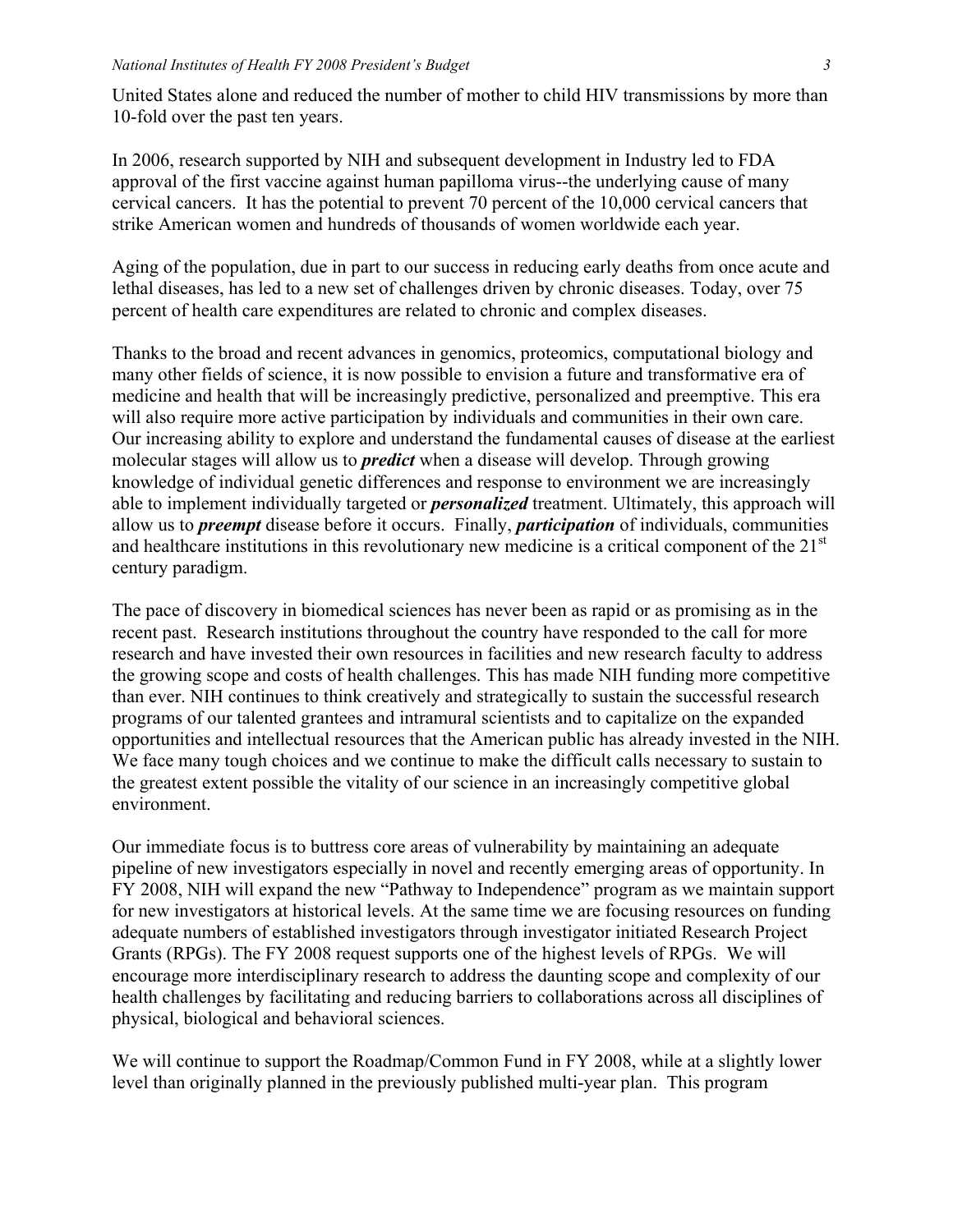#### *National Institutes of Health FY 2008 President's Budget 4*

continues to serve as an incubator for new competitively peer reviewed projects and initiatives that can accelerate the pace of discovery across all NIH institutes and centers. Specific research initiatives can be supported by the Common Fund/Roadmap activities for a maximum of 10 years thus insuring a constant renewal of ideas and preserving the ability of the agency to more rapidly seize emerging opportunities. Research requires risk and this program is designed to support high-risk/ high impact trans-NIH research in emerging areas of science or public health priorities. It enhances the ability of our grantees to innovate by providing them with wider access to more powerful research methodologies and tools. These initiatives are catalytic; they foster synergies and lead to internal transforming change, a feature of successful organizations.

As buildings age and health and safety guidelines change, facilities once considered "modern" become outmoded, non-compliant, and in some cases hazardous. There is a continuing need to upgrade many of the older NIH facilities for safe use so that valuable research capacity, laboratories, animal facilities, and research activity can be continued efficiently and effectively without disruption. To ensure an appropriate level of NIH stewardship of our extensive buildings and facilities, in FY 2008 we will take the steps necessary to extend the life of some of our current facilities, provide necessary improvements to meet staffing and regulatory requirements, plus increase our overall building condition index ratings.

The budget request supports the President's commitment to the Global Fund for HIV/AIDS, Tuberculosis and Malaria with \$300 million in FY 2008.

The FY 2008 budget continues to support studies of the Genes, Environment and Health Initiative to accelerate discovery of the major genetic factors for diseases that have a substantial public health impact.

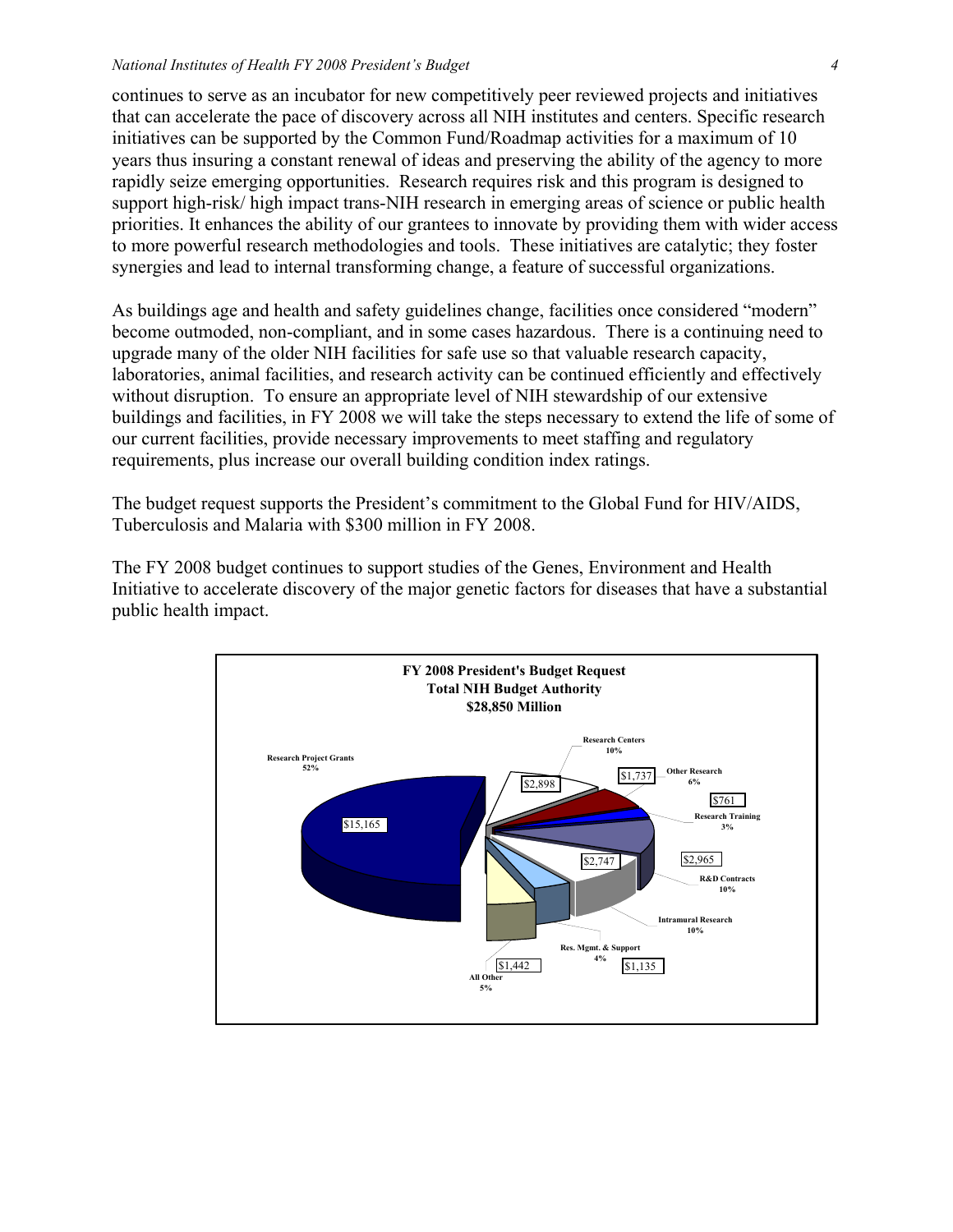## **Mechanism Discussion**

The workhorse of basic biomedical research is the Research Project Grant (RPG), and the funding of basic biomedical research through RPGs, thereby ensuring an adequate number of new researchers with new ideas, remains a high priority. The FY 2008 President's Budget supports 10,188 competing RPGs (one of the highest numbers ever), for \$3.6 billion, an increase of 566 competing RPGs over the FY 2007 Estimate and 1,060 more than the 2006 actual level. No inflationary increases are provided for direct, recurring costs in non-competing RPG's in the FY 2008 President's Budget, but where the NIH has committed to a programmatic increase in an award, such increases are provided. The average cost of competing RPGs remains at the FY 2007 Estimate level. The apparent decrease of 3 percent in average cost is due to the cycling of extremely large AIDS clinical trial grants and the NIDA "Monitoring the Future" studies into noncompeting status in FY 2008.

The FY 2008 President's Budget increases support for Research Centers by \$35 million, or 1 percent. This is largely a result of Roadmap/Common Fund programs.

Other Research programs increase by a total of \$24 million or 1.4 percent over the FY 2007 Estimate. The Pathway to Independence Award program funded in Research Careers will increase by \$16 million, for a total of \$31 million, to continue the investment begun in FY 2007 for this new program. The Other Other Research mechanism increases by +\$11 million, mainly due to Roadmap/Common Fund programs.

In order to achieve the NIH's research objectives, it is essential to ensure highly trained scientists are available to address the nation's biomedical, behavioral and clinical research needs. The FY 2008 President's Budget level maintains stipends at the FY 2007 Estimate levels and provides no increases for other components of the NRSA training programs. The President's Budget supports 17,520 Full-Time Training Positions (FTTPs), a decrease of 56 FTTPs from the FY 2007 Estimate of 17,576 FTTPs. Training funds decrease by -\$3 million or -0.5 percent, although training initiatives in the Roadmap/Common Fund increase in FY 2008.

Research and Development (R&D) contracts increase by \$242 million or 9 percent compared to the FY 2007 Estimate. It reflects the increase of \$201 million, for a total of \$300 million of funds to be transferred to the Global Fund for HIV/AIDS, Tuberculosis and Malaria, plus it reflects increased support for HHS programs supported through the program evaluation set-aside.

Intramural Research decreases by -\$18 million or -0.6 percent below the FY 2007 Estimate. The Research Management and Support mechanism increases by \$10 million or 1 percent above the FY 2007 Estimate.

Consistent with the FY 2007 President's Budget request, no funds are provided for nonbiodefense extramural construction. Biodefense extramural construction funds were redirected to higher-priority research activities.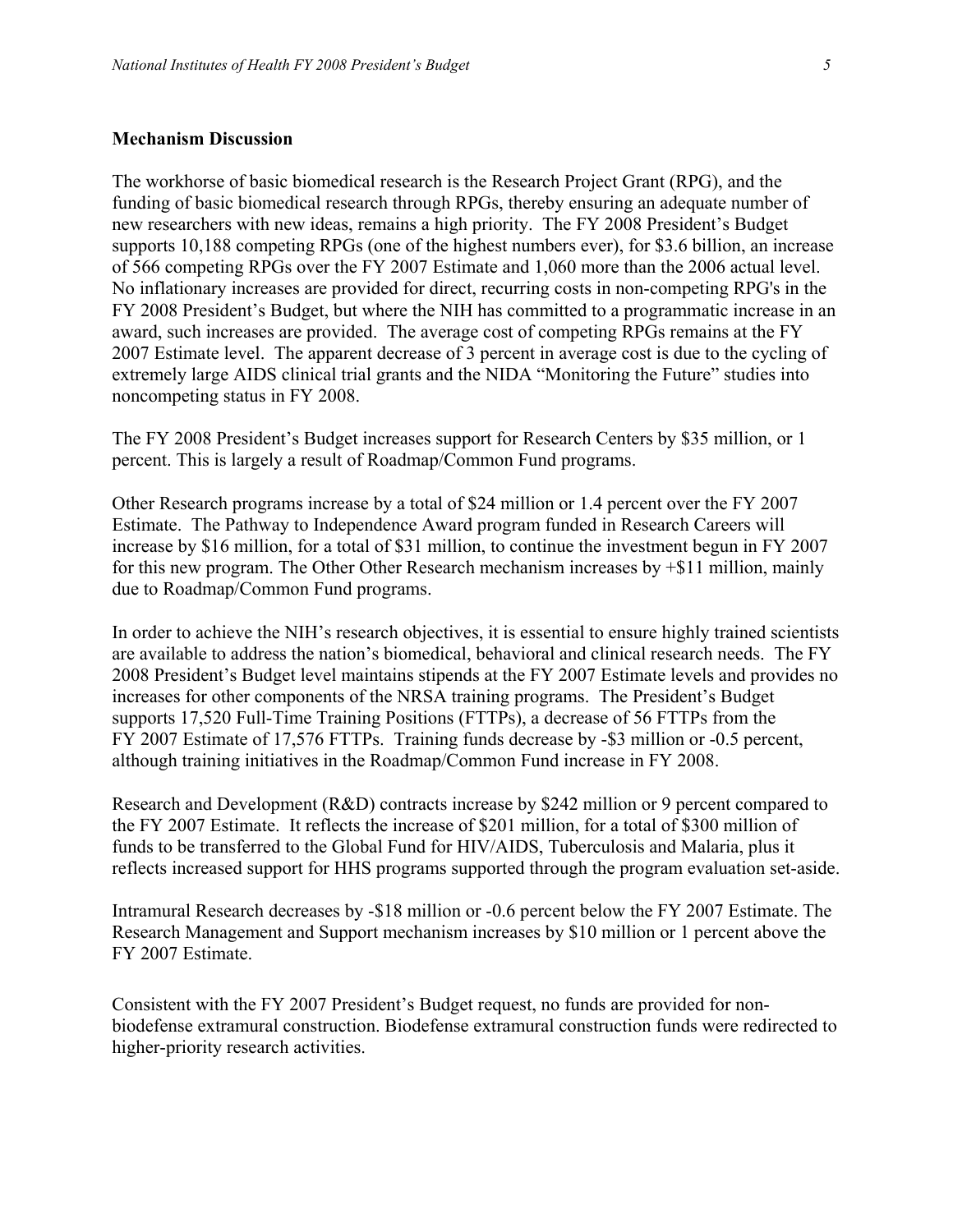#### *National Institutes of Health FY 2008 President's Budget 6*

In order to sustain our Intramural Research enterprise, we must also exercise responsible stewardship and protect the physical infrastructure needed for the conduct of biomedical research. In FY 2008, \$144 million is requested for the B&F Program. Of this amount, \$8 million would be provided to the National Cancer Institute (NCI) for repairs and improvements at the NCI-Frederick campus. The \$136 million in the B&F appropriation will optimize support to the NIH mission by investing \$22 million in a balance of key projects: Positron Electronic Transmissions (PET) and Radio-Chemistry Laboratory (\$7 million); Fit-Out of the NIMH Molecular Imaging Laboratory (\$2 million); and to provide Continuous and Backup Power for the NIH Data Center (\$13 million).

The remaining \$114 million allows NIH to conduct concept development studies and fund ongoing programs for essential safety and regulatory compliance, as well as Repairs and Improvements (R&I) to maintain valuable research capacity and ensure the safety of NIH facilities and their occupants. At this level, NIH will begin to reduce the backlog of R&I projects and maintain our condition index (the cost of repair to replacement value) at a level that will provide responsible stewardship of NIH's real property assets.

The Office of the Director (OD) increases by \$38 million, or 8 percent, for a total of \$517 million. Of this amount, \$122 million is reserved for the OD contribution to the NIH Roadmap /Common Fund, an increase of +\$39 million over the FY 2007 Estimate.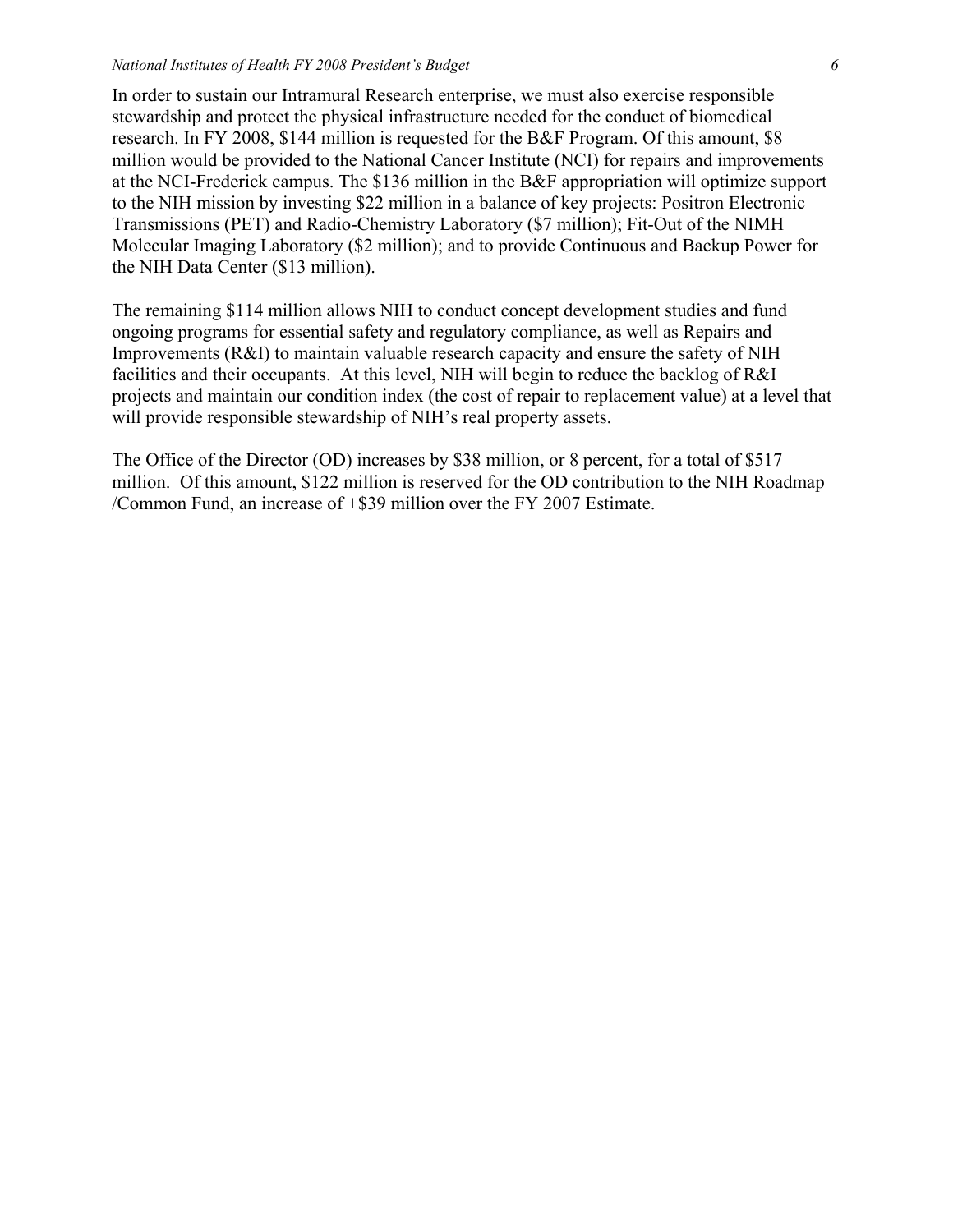Summary of Appropriations (Dollars in millions)

| Appropriation                        | FY 2006 Budget<br>Authority 1/ | <b>FY 2007</b><br>Estimate 1/2/       | <b>FY 2008</b><br><b>Estimate 1/</b> | 2008/2007        |  |
|--------------------------------------|--------------------------------|---------------------------------------|--------------------------------------|------------------|--|
|                                      | <b>Includes AIDS</b>           | <b>Includes AIDS</b><br>Includes AIDS |                                      | \$ Change        |  |
| <b>NCI</b>                           | 4,795                          | 4,791                                 | 4,782                                | $-9$             |  |
| <b>NHLBI</b>                         | 2,916                          | 2,919                                 | 2,925                                | 7                |  |
| <b>NIDCR</b>                         | 389                            | 389                                   | 390                                  | 1                |  |
| NIDDK 2/                             | 1,853                          | 1,854                                 | 1,858                                | 4                |  |
| <b>NINDS</b>                         | 1,533                          | 1,534                                 | 1,537                                | 3                |  |
| NIAID 3/                             | 4,379                          | 4,382                                 | 4,592                                | 210              |  |
| <b>NIGMS</b>                         | 1,934                          | 1,935                                 | 1,941                                | 6                |  |
| <b>NICHD</b>                         | 1,264                          | 1,264                                 | 1,265                                |                  |  |
| <b>NEI</b>                           | 666                            | 666                                   | 668                                  | $\overline{2}$   |  |
| <b>NIEHS</b>                         | 636                            | 641                                   | 637                                  | $-3$             |  |
| <b>NIA</b>                           | 1,045                          | 1,046                                 | 1,047                                | 1                |  |
| <b>NIAMS</b>                         | 507                            | 508                                   | 508                                  | $\theta$         |  |
| <b>NIDCD</b>                         | 393                            | 393                                   | 394                                  | $\boldsymbol{0}$ |  |
| <b>NIMH</b>                          | 1,402                          | 1,403                                 | 1,405                                | 3                |  |
| <b>NIDA</b>                          | 999                            | 999                                   | 1,000                                |                  |  |
| <b>NIAAA</b>                         | 435                            | 436                                   | 437                                  |                  |  |
| <b>NINR</b>                          | 137                            | 137                                   | 138                                  | 1                |  |
| <b>NHGRI</b>                         | 486                            | 486                                   | 484                                  | $-2$             |  |
| <b>NIBIB</b>                         | 298                            | 298                                   | 300                                  | $\overline{c}$   |  |
| <b>NCRR</b>                          | 1,109                          | 1,110                                 | 1,112                                | $\overline{3}$   |  |
| <b>NCCAM</b>                         | 121                            | 121                                   | 122                                  | $\mathbf{0}$     |  |
| <b>NCMHD</b>                         | 195                            | 195                                   | 194                                  | -1               |  |
| <b>FIC</b>                           | 66                             | 66                                    | 67                                   | $\mathbf{0}$     |  |
| <b>NLM</b>                           | 314                            | 314                                   | 313                                  | $-2$             |  |
| OD                                   | 478                            | 479                                   | 517                                  | 38               |  |
| <b>B&amp;F</b>                       | 86                             | 171                                   | 136                                  | $-35$            |  |
| Type 1 Diabetes                      | $-150$                         | $-150$                                | $-150$                               | $\boldsymbol{0}$ |  |
| <b>Subtotal, Labor/HHS</b>           | 28,287                         | 28,389                                | 28,621                               | 233              |  |
| Interior Approp. for Superfund Res.  | 79                             | 79                                    | 78                                   | $-1$             |  |
| <b>Total, NIH Discretionary B.A.</b> | 28,366                         | 28,468                                | 28,700                               | 232              |  |
| <b>Type 1 Diabetes</b>               | 150                            | 150                                   | 150                                  | $\mathbf{0}$     |  |
| <b>Total, NIH Budget Authority</b>   | 28,516                         | 28,618                                | 28,850                               | 232              |  |
| <b>NLM Program Evaluation</b>        | 8                              | $\,8\,$                               | 8                                    | $\boldsymbol{0}$ |  |
| <b>Total, Prog. Level</b>            | 28,524                         | 28,626                                | 28,858                               | 232              |  |

Totals may not add due to rounding

1/ Includes comparable program transfers

2/ Includes funds for the Type 1 Diabetes Initiative.

3/ Includes funds to be transferred to the Global Fund for HIV/AIDS, Malaria, and Tuberculosis.